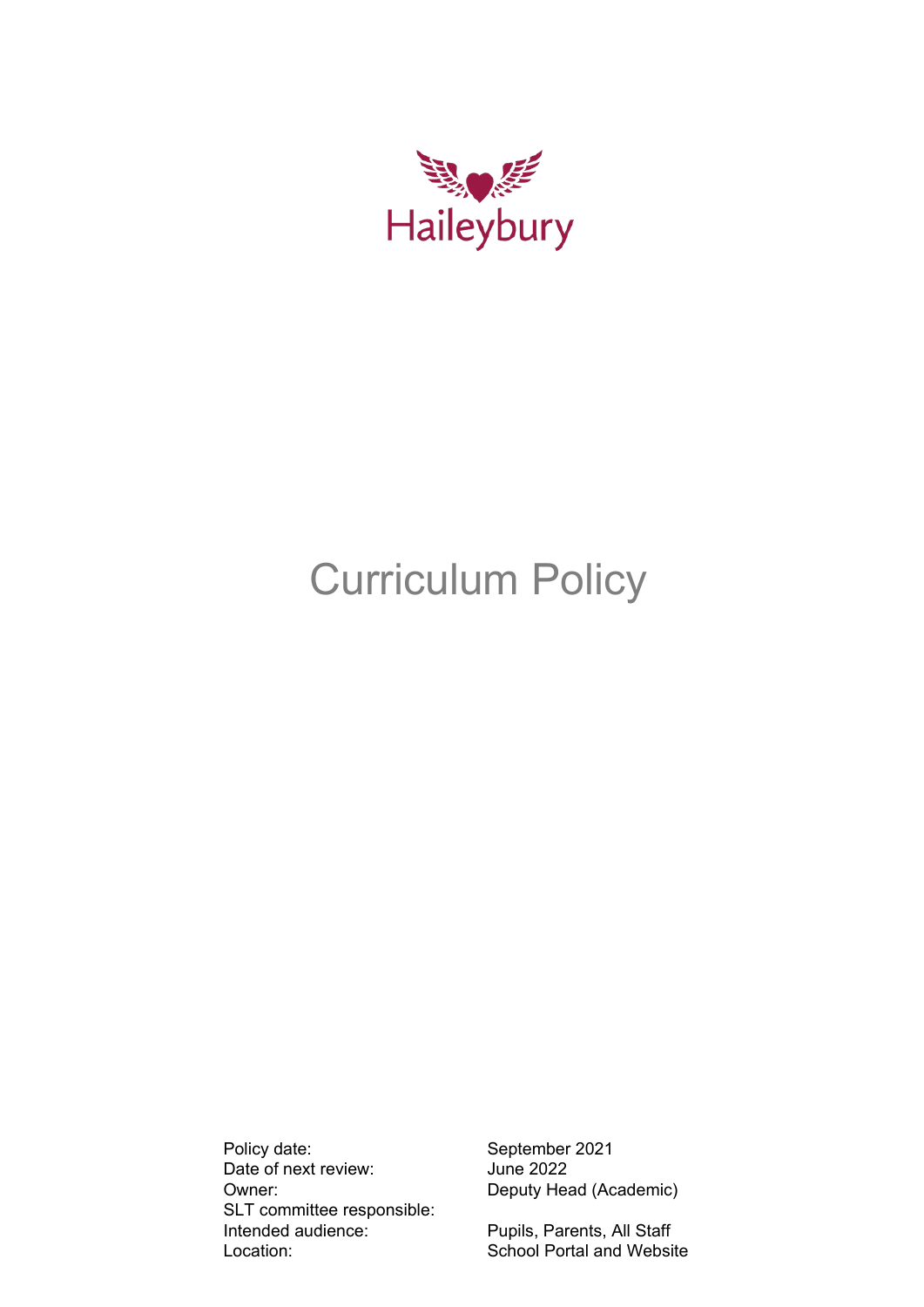# **1. Introduction**

## 1.1 *Education is the leading of humans to what is best, and making what is best out of them. It is the glorious sense of the possible.*

1.2 The academic provision at Haileybury seeks to develop learners who are academically ambitious, intellectually curious, imaginative and independent. We want our pupils to acquire the skills, knowledge and understanding that they will need to make the world a better place, and the sense of responsibility and compassion required to do so. We believe in offering pupils flexibility and choice in a progressive context; they are encouraged to follow their personalised pathways.

## **2. Access**

2.1 This policy is available on the School website, the School Portal, and from the School Office on request. It outlines Haileybury's curriculum provision in relation to the Independent School Standards Regulations (ISSR).

## **3. Aims**

- 3.1 The Curriculum Policy is designed to support the School in fulfilling its stated aims:
	- Provide a spiritual, ethical and intellectual framework within which fundamental issues can be explored and informed choices made.
	- Nourish a respect for individuals of all ages.
	- Encourage a willingness to help others.
	- Foster excellence in scholarship and academic studies.
	- Be a happy and purposeful school.
	- Offer an experience rich in variety, challenge and reward.

## **4. Overview**

4.1 The curriculum at Haileybury is broad, balanced and distinctive. We strive to offer pupils breadth of choice, and support them in identifying as learners first and foremost. Equally, our curriculum is constructed to provide clear seven year learning pathways that encourage pupils to identify as subject specialists: we want pupils to leave us recognising that they are, for example, historians, linguists, classicists, or scientists. However, as an IBO World School, a connected curriculum is of paramount importance to us: we plan for inter-disciplinary enquiry, and the academic rigour provided through subject specialism is balanced against innovation, creativity and independence, which is delivered through timely and appropriate project work.

#### **5. Curriculum Content**

Haileybury's curriculum provides for the following:

5.1 **"full-time supervised education for pupils of compulsory school age (in accordance with section 8 of the Education Act of 1996) which gives pupils experience in linguistic, mathematical, scientific, technological, human, social, physical, aesthetic and creative education;"**

The school day at Haileybury consists of 37 taught periods of 40 minutes in the main school, and 34 taught periods of 40 minutes in the lower school. Usually consisting of 33 weeks, our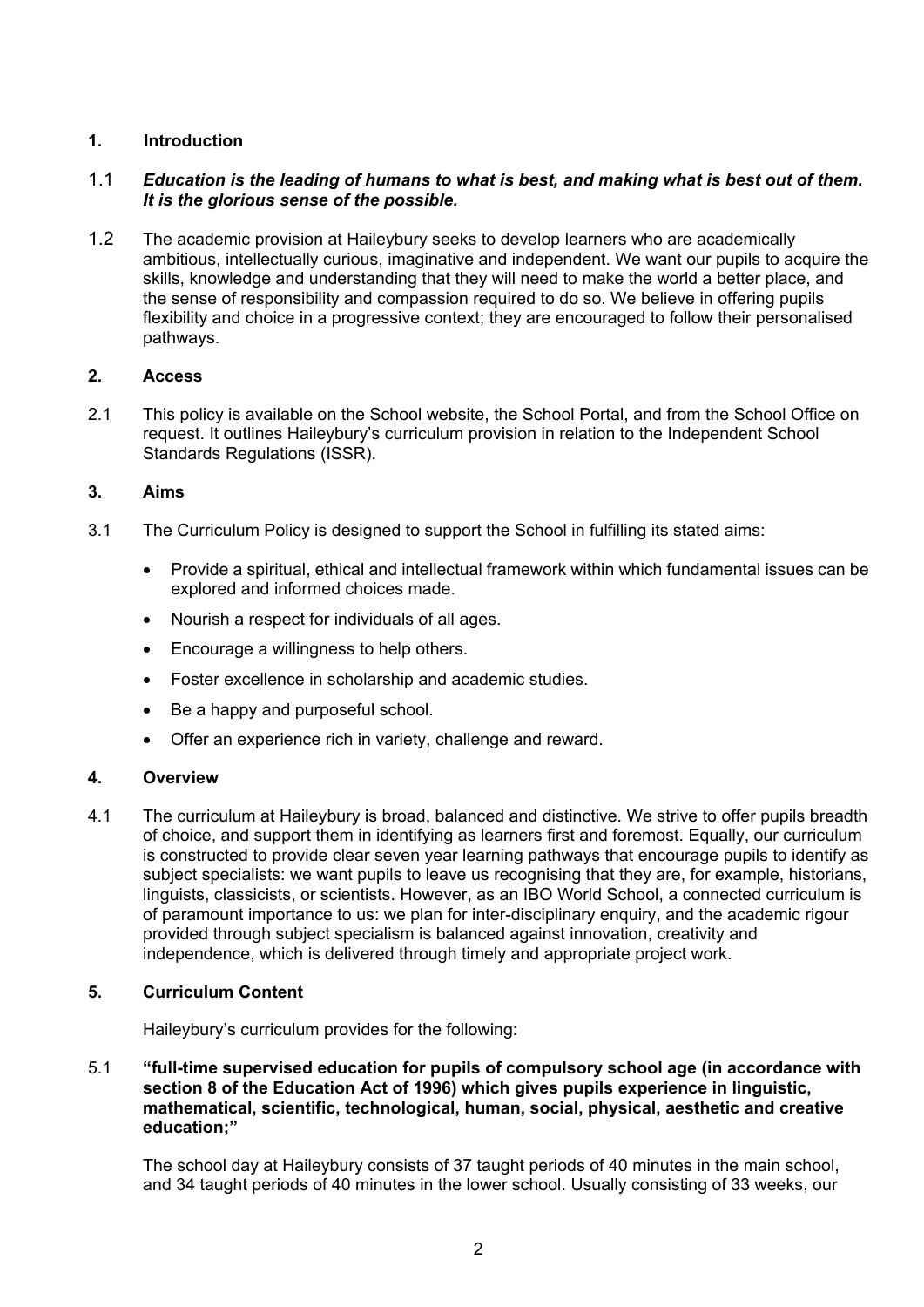school year is organised into three terms. In addition to this formal curriculum, much extension, support and development of academic curiosity takes place outside of this taught time (see More Able Learners Policy and Learning Support Policy for further details).

Broadly speaking, the Haileybury curriculum follows the guidance set out in the National Curriculum, particularly regarding the provision of mathematics, English and the sciences. However, there are several distinct aspects to our curriculum that arise through our desire to place emphasis on specific areas of learning.

At KS3, this includes a distinctive and bespoke delivery of technology, the creative arts and PE & games, all of which are taught in longer sessions, rather than the 40 minute periods in the regular timetable. This allows for fluidity and creativity, as well as opportunities for pupils to understand how to make links and connections across and between these subjects. In addition to this, all pupils study two modern foreign languages, one Romance language (French or Spanish) along with one contrasting language (German or Greek) studied from Y8. All pupils study Latin throughout KS3. Similarly, pupils have Wellbeing lessons that look at aspects of PHSE alongside mindfulness and positive psychology; details of this can be found in the PHSE policy. Further to this, we seek to allow pupils to apply their learning through termly large-scale enquiry projects; these projects explore broad themes such as identity and place, and give pupils the opportunity to engage with the local community through acts of service.

At KS4, the curriculum is built around choice and personalisation. All pupils study the core curriculum of English Language, English Literature, mathematics and all three sciences. Pupils then have freedom of choice over the other subjects offered at Haileybury, allowing them to create distinct and personalised pathways. In addition to this, we offer a bespoke Global Awareness Project, which gives pupils the opportunity to explore their subjects through an interdisciplinary enquiry, submitting an extended essay as part of their learning and development. Pupils will also have lessons in study skills and learning strategies, which complement the subject specific work they undertake in curriculum time.

At KS5, we recognise the need for pupils to have freedom and flexibility to pursue pathways that are appropriate to them. We offer both the IB Diploma Programme, alongside the A level pathway. The IBDP has extension and enquiry built into it through the Theory of Knowledge and Extended Essay components; we seek to offer similar opportunities to pupils who study A levels through the offering of either the Level 3 Sports Leaders course, or the Academic Extension Programme, that builds on aspects of the IBDP Theory of Knowledge course, but gives pupils a choice of outcome. These outcomes include A level pupils submitting Extended Essays, studying a language to IBDP Standard Level, embarking on the CIE Global Perspectives course, or entering external essay prizes. In addition, pupils will have the opportunity to conduct scientific research in conjunction with Stanford University and Oxford University; f. The philosophy here is that pupils will have the opportunity to choose their own outcomes, thus will make choices that support their own aspirations and future plans.

## 5.2 **"that students acquire speaking, listening, literacy and numeracy skills;"**

All members of the teaching staff at Haileybury recognize their role as teacher of literacy, numeracy and oracy. Literacy and oracy are taught throughout the curriculum but are attended to explicitly at KS3 through our literacy competencies. Specific units of work demonstrate how each department is reinforcing this instruction. Similarly, the primary teaching of numeracy falls under the maths department, with other departments reinforcing this teaching by using a common language and discourse.

#### 5.3 **"where the principal language of instruction is a language other than English, lessons in written and spoken English, except that this matter does not apply in respect of a school**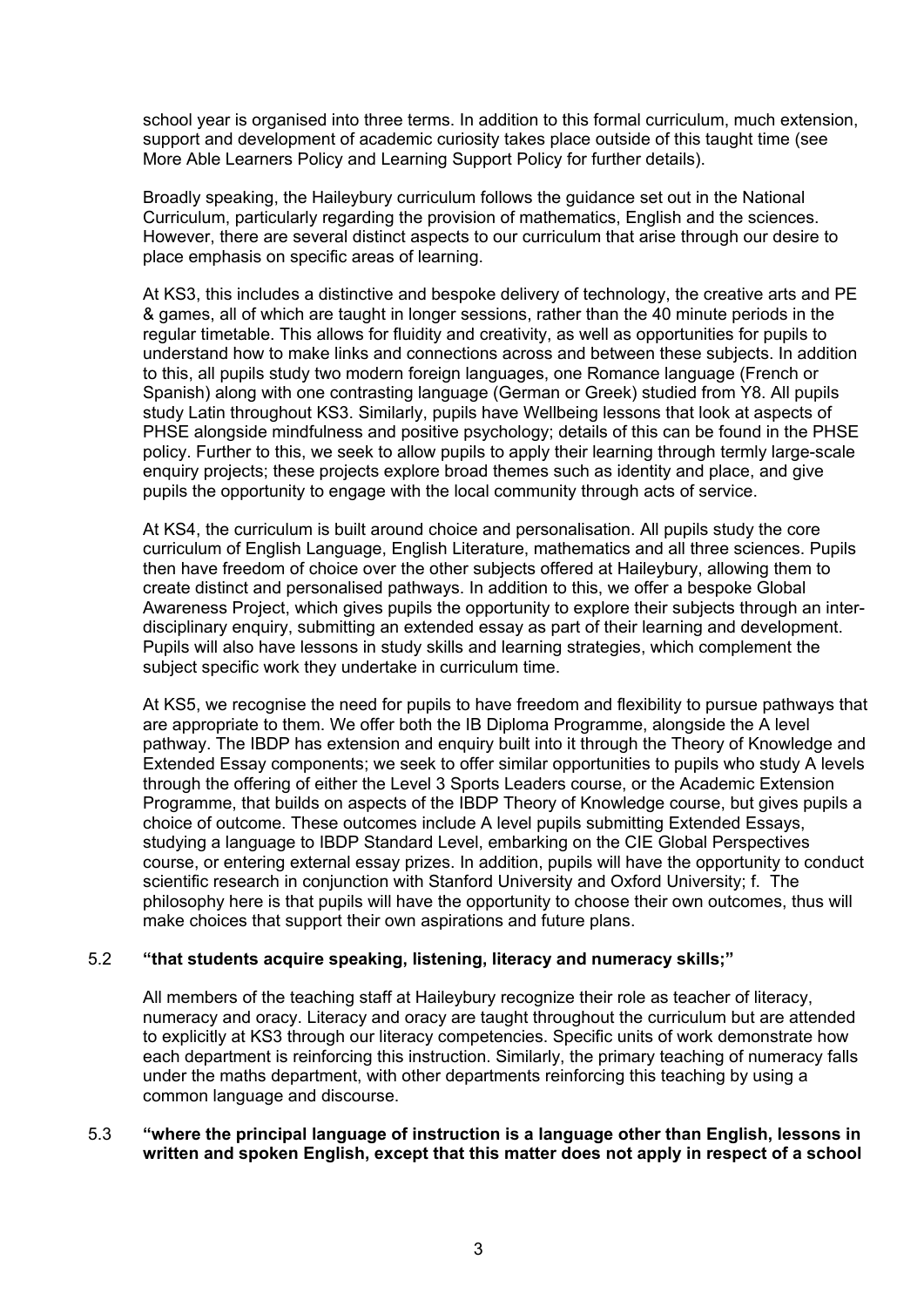#### **which provides education for students who are all temporarily resident in England and which follows the curriculum of another country;"**

The principal language of instruction at Haileybury is English.

#### 5.4 **"personal, social, health and economic education which reflects the school's aim and ethos and encourages respect for other people, paying particular regard to the protected characteristics set out in the 2010 Act(a);"**

The School sees the delivery of PHSE education as being connected to the wider curriculum and education of the pupils, rather than being a discrete entity. As a result, PHSE is taught alongside a programme of mindfulness and wellbeing for one 40-minute period per week. This curriculum is designed specifically to meet the needs of the School as a large boarding school, and is unique in the way it approaches PHSE as having a symbiotic relationship with happiness and wellbeing. These lessons are reinforced through the tutorial programme, as well as year group assemblies.

Currently, the teaching of PHSE is discrete in Y10 and Y11, with pupils receiving a stand-alone lesson of 40 minutes per week. There is a comprehensive continuum of PHSE education, including external speakers and expert input. The notion of service is of central importance to the School, and is formalised in the Sixth Form through the CAS component of the IBDP, or through our Community Service programme. These components will be embedded across the year groups, with Y7 being the first year to be involved in large-scale enquiries that connect subject curriculum, PHSE and service in a meaningful capacity.

#### 5.5 "**for students receiving secondary education, access to accurate, up-to-date careers guidance that is presented in an impartial manner, enables them to make informed choices about a broad range of career options and helps to encourage them to fulfil their potential;"**

The appointment of a Deputy Head of Sixth Form, with responsibility for careers, ensures that appropriate careers advice is given to pupils both in the sixth form and across the rest of the School. The School currently uses a range of external agencies to advise and support pupils to make appropriate choices, and these are to be evaluated over the coming months.

Furthermore, there is a tacit development of careers engagement through the connected curriculum at KS3. As pupils are working on their projects, applying their learning, they will understand how to make use of subject content in the real world, meeting a range of different people who fulfil different roles, from poets to filmmakers to scientists and engineers. Such work will ensure that pupils are exposed to the diaspora of different options available to them in the world of work. The specific advice that they will receive regarding making curriculum choices to match their career aspirations will come through their tutors at times of transition.

#### 5.6 **"where the school has students above compulsory school age, a programme of activities which is appropriate to their needs;"**

The curriculum offering in the Sixth Form, whether pupils opt for the IB Diploma Programme, or A level pathway, will provide pupils with a variety of actives that are appropriate to their needs. In addition to this, pupils in the Sixth Form are encouraged to be involved in the following:

- Community Service.
- External Essay competitions, such as the Peterhouse Prize.
- Scholarship programmes, such as the Arkwright Scholarship.
- Peer support programmes.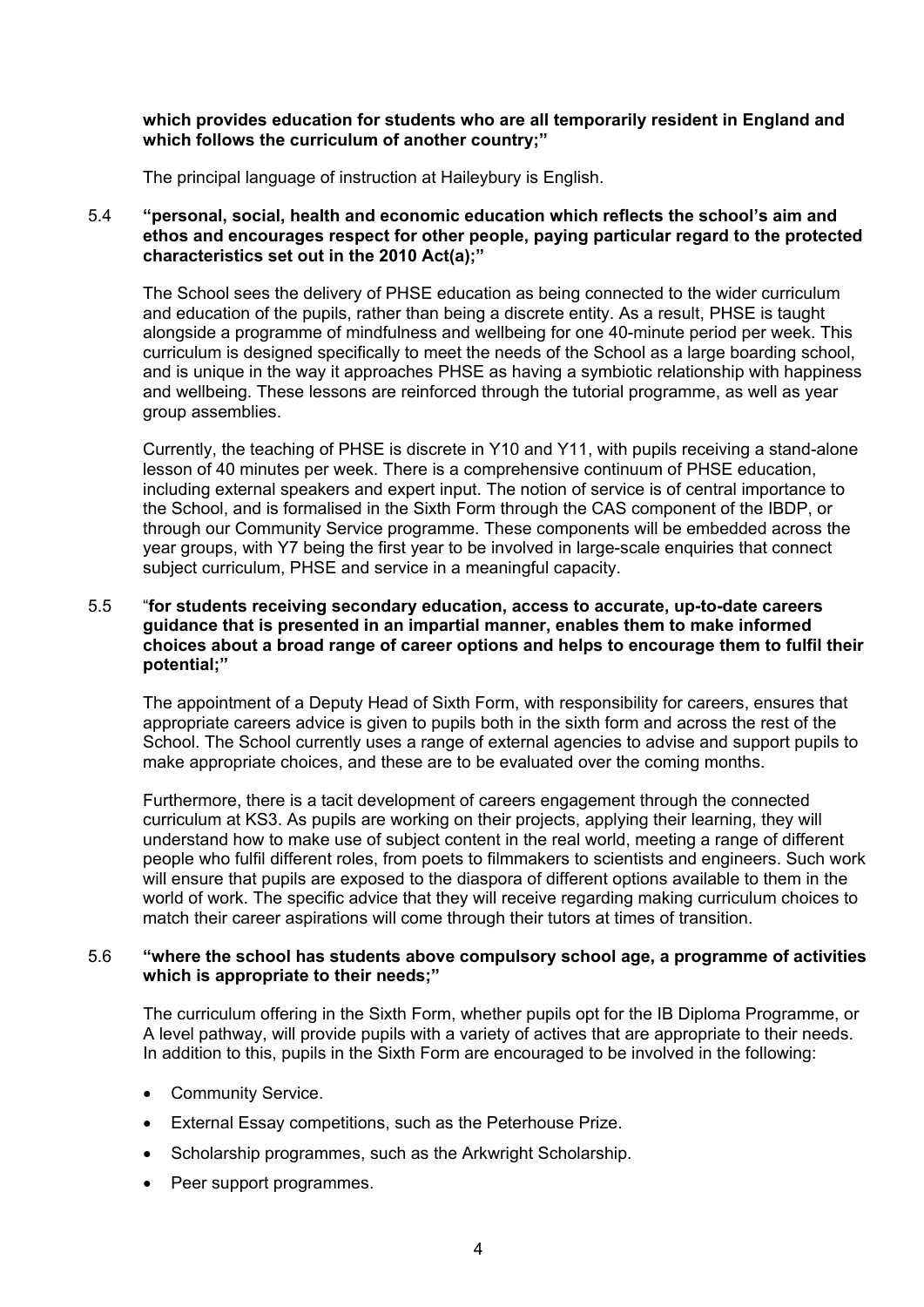• School-based roles, such as fulfilling duties as School Prefects.

The tutor of pupils in the Sixth form, along with the Head of Sixth Form, will ensure that pupils are making sensible, informed decisions and are taking advantage of these opportunities.

## 5.7 **"that all students have the opportunity to learn and make progress;"**

At Haileybury, we do not differentiate in terms of our expectations of pupils: we hold high standards for all learners and believe that every child has the right to access it in its entirety. However, we support all pupils to reach these standards: we seek to do this through making use of modelling, scaffolding and intervention. We believe that the most effective form of support comes through quality first teaching; therefore the primary responsibility for enabling all pupils is with the class teacher. However, specific details of how we support learners outside of the classroom, where needs are more specific, can be found in the Learning Support Policy, and the EAL Policy. Equally, where need dictates; we review the curriculum offering at various stages: for example, in some cases, a pupil may not take their English Literature examination at GCSE, and we strive to make the best decision for each individual pupil in such cases.

#### 5.8 **"effective preparation of students for the opportunities, responsibilities and experiences of life in British society."**

The connected curriculum at KS3 and the opportunities for service that exist in the main school directly and explicitly teach pupils about the end to take responsibility for their place as part of British, and a global, society. Our links with external agencies, such as local primary schools and the Haileybury Youth Trust, give pupils a clear understanding of how, through the School, they can develop this disposition. Furthermore, the project based work in the Lower School, and the personal project undertaken by all Y10 pupils, has a clear sense of impact through outcome: pupils are expected to use their knowledge and their learning to improve the world around them.

## **6. Transition**

6.1 As a School with four key entry points (Y7, Y9, Y10 and Y12) the notion of transition is of primary importance to us. Where there is a key transition point, either to a different key stage, or to a part of School life where pupils are required to make curriculum choices, the primary point of contact is the Deputy Head (Academic). In these instances, pupils are spoken to about such transitions and are encouraged to liaise with subject teachers, tutors and HMs, in both formal and informal contexts. Furthermore, a significant function of the Heads of Section is to ensure that transition points are clear and that pupils are well informed of the impact that their curriculum choices might have.

# **7. Summary**

- 7.1 By accessing the curriculum at Haileybury, all pupils will have the following learning experience:
	- the acquisition of key knowledge, skills and understanding that will enable excellence in subject areas;
	- fluency with numbers and letters, and a voice that can be used for good;
	- the understanding and experience of how to apply subject expertise in innovative, creative and independent contexts;
	- the understanding of how to make connections and links between subject areas in order to solve problems and become innovative thinkers;
	- a sense of responsibility to local, national and global communities, and an aspiration to apply learning to make a difference to these communities;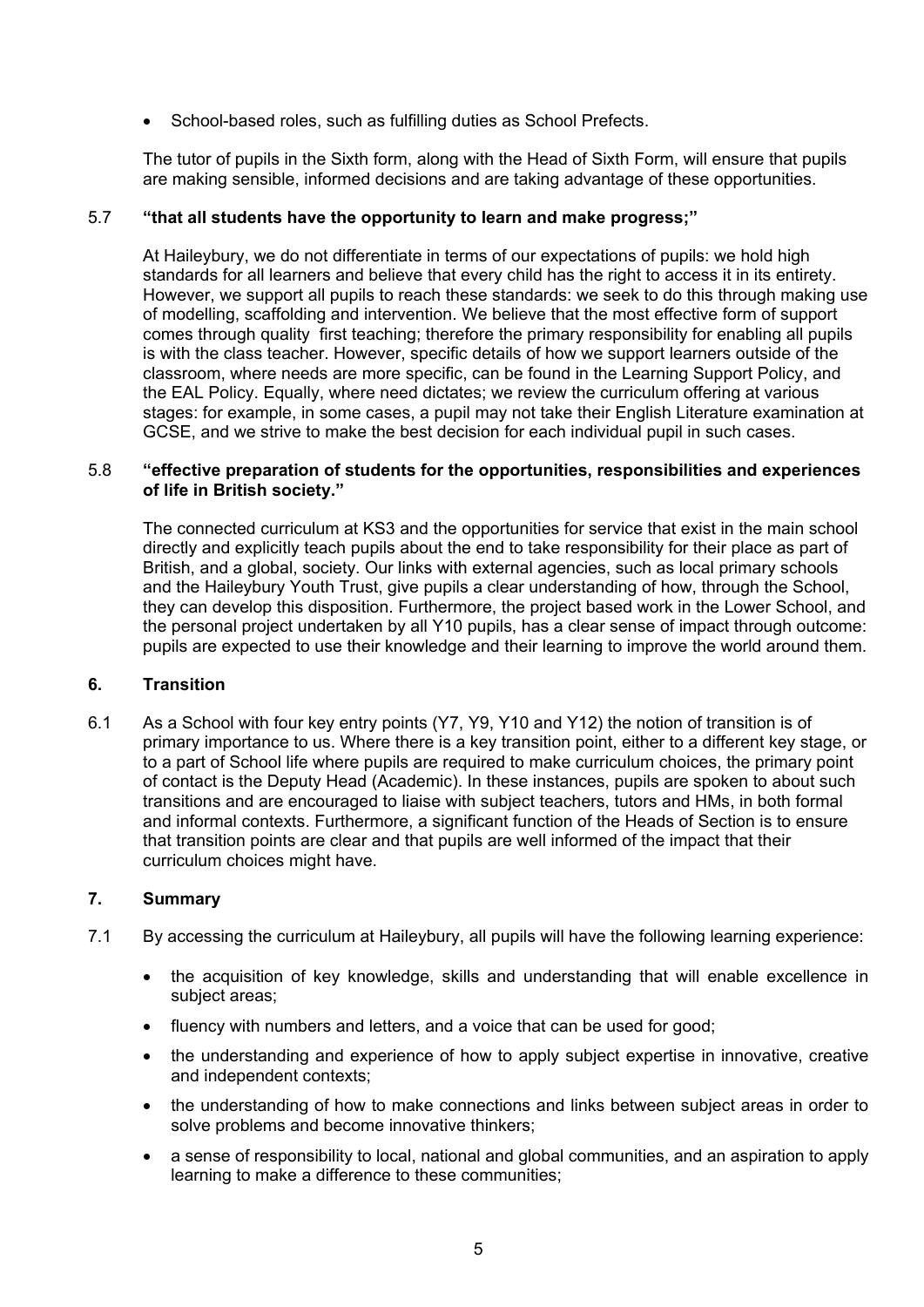- a deep, significant engagement with the notion of service, and how they have a duty to use their knowledge, skills and understanding to improve the lives of those around them;
- a clear sense of self and of identity, and the courage to celebrate this identity;
- a respect for the life-choices of those around them, that manifests through the total absence of discrimination on the grounds of race religion, ethnicity or sexuality, in accordance with the Equalities Act of 2010;
- an appreciation for and respect of Fundamental British Values.

# **8. References**

- 8.1 The Curriculum Policy should be read in conjunction with the School's Curriculum Booklets and departmental handbooks, as well as the following policies:
	- The More Able Learners Policy.
	- The PHSE and RSE Policies.
	- The EAL Policy.
	- The Learning Support Policy.
	- The Assessment and Feedback Policy.